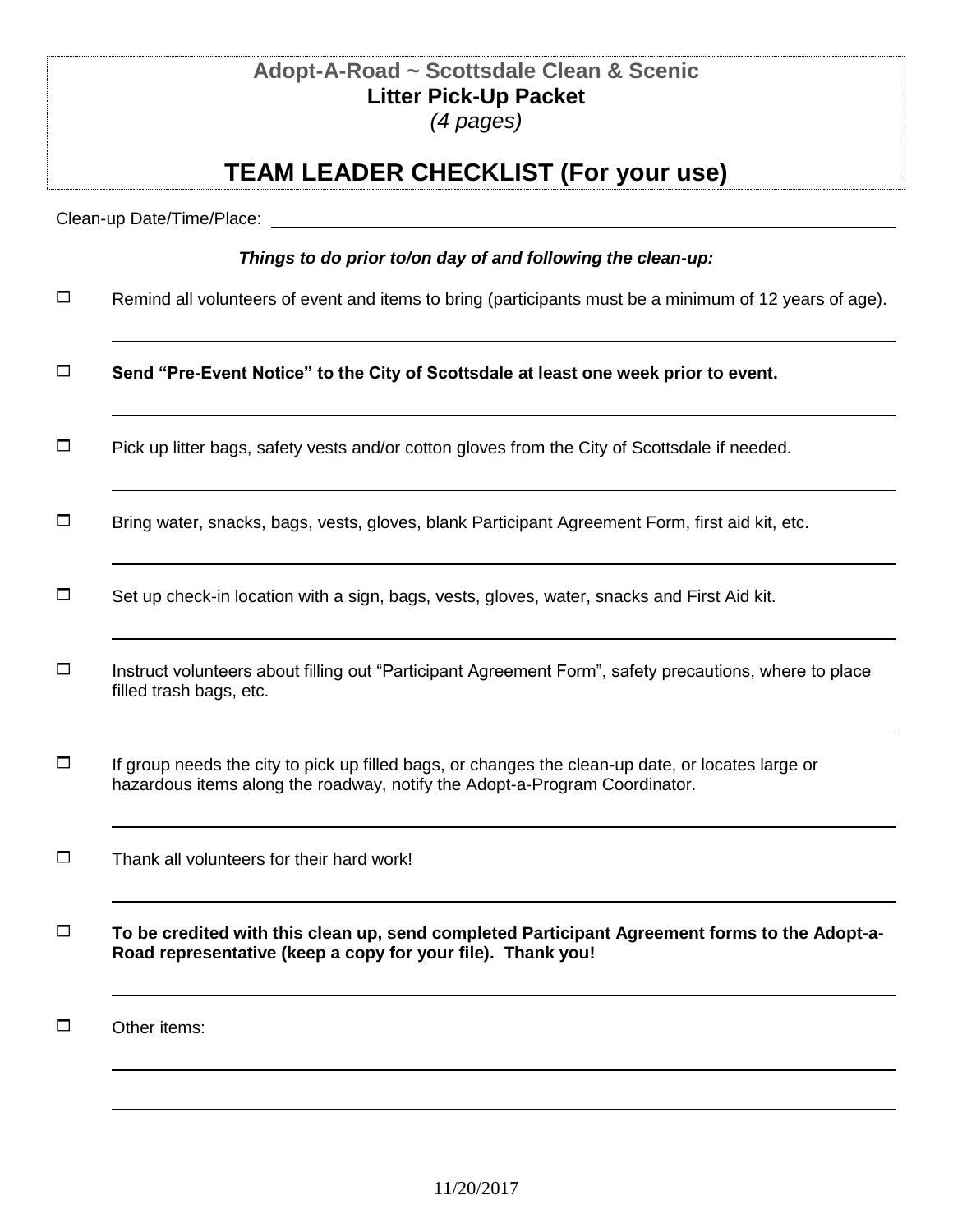### **Adopt-A-Road ~ Scottsdale Clean & Scenic**

|                     | "BAG PICK UP" REQUEST FORM<br>(PRE-EVENT NOTICE)<br>Please send completed form at least one (1) week prior to litter pick-up. |
|---------------------|-------------------------------------------------------------------------------------------------------------------------------|
|                     |                                                                                                                               |
|                     |                                                                                                                               |
|                     |                                                                                                                               |
|                     |                                                                                                                               |
|                     |                                                                                                                               |
|                     |                                                                                                                               |
|                     |                                                                                                                               |
|                     | Would you like for the City of Scottsdale to arrange for filled litterbag pick-up?<br>Please checkmark: YES   NO              |
|                     |                                                                                                                               |
|                     |                                                                                                                               |
|                     |                                                                                                                               |
| <b>Please Note:</b> |                                                                                                                               |

 If you are requiring bag pick up for your event, please return this Pre-Event Notice by mail, fax or (scan and) email to the contact information below, *at least one-week prior to your litter pickup.*

i<br>L

- If we receive this form at least one week prior to your event, City crews will pick up your filled litter bags within 1-2 working days of your clean up.
- If you locate large, heavy, or hazardous materials, please call the Adopt-A-Road Coordinator; we will make arrangement for pick-up.
- Please be sure to review the safety guidelines with your volunteers before they begin each litter pick-up.
- *Prior to each litter pick-up, have each volunteer sign the Participant Agreement form. Immediately following the clean-up, mail, fax or scan and email the form with signatures to the Coordinator:*

Adopt A Road Program Coordinator City of Scottsdale 7506 E Indian School Rd. Scottsdale, AZ 85251 (480) 312-7898 Phone, (480) 312-2888 Fax, Email: bwall@scottsdaleaz.gov

Thank you for your participation in this program and your efforts keep Scottsdale beautiful!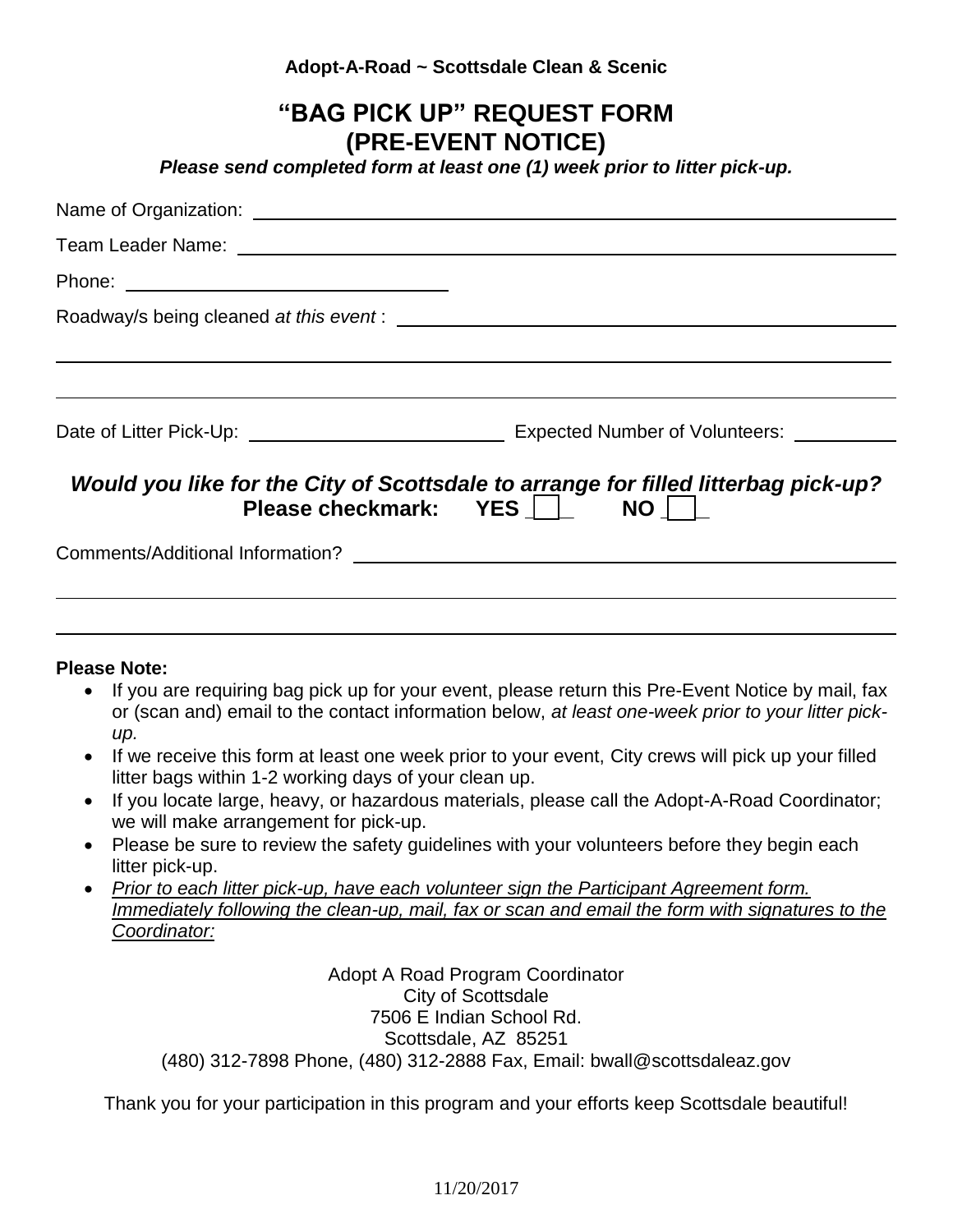

**Adopt-A-Road ~ Scottsdale Clean & Scenic Program**

## **PARTICIPANT AGREEMENT FORM and WAIVER OF LIABILITY**

Application is made by the undersigned to participate in the City of Scottsdale's Adopt-A-Road Program.

Name of Organization/Group:

Team Leader's Name:

Address:

Telephone: Date of Litter Pick-Up:

Roadway segment/s being cleaned:

The applicant for participation ("participant") and the City of Scottsdale ("City") acknowledge and agree that when the participant is performing services as a volunteer for the City of Scottsdale, under the direct or indirect supervision of City employees, the participant is eligible for workman's compensation benefits, pursuant to Resolution No.3438, dated August 5, 1991 and Arizona Revised Statutes Section 23-901.06.

\_\_\_\_\_\_\_\_\_\_\_\_\_\_\_\_\_\_\_\_\_\_\_\_\_\_\_\_\_\_\_\_\_\_\_\_\_\_\_\_\_\_\_\_\_\_\_\_\_\_\_\_\_\_\_\_\_\_\_\_\_\_\_\_\_\_\_\_\_\_\_\_\_\_\_\_\_\_\_\_

*Except as provided in the previous paragraph, the participant or, where the participant is a minor child, the participant's parent or legal guardian agrees that while participating as a volunteer in the City of Scottsdale's Adopt-A-Road Program, the participant shall hold harmless the City of Scottsdale, its officers, employees, agents and representatives from and against all losses, claims, demands, payments, suits, actions, recoveries and judgments of every nature and description arising by reason of any act or omission of the participant or other participant(s) while participating in the Adopt-A-Road Program.*

| Participants 18 years and older please print name legibly and sign in spaces provided.<br>In the case of minors 12-17 years old, print child's name and parent/guardian signs. |                                                                |  |  |  |
|--------------------------------------------------------------------------------------------------------------------------------------------------------------------------------|----------------------------------------------------------------|--|--|--|
|                                                                                                                                                                                |                                                                |  |  |  |
|                                                                                                                                                                                |                                                                |  |  |  |
|                                                                                                                                                                                |                                                                |  |  |  |
|                                                                                                                                                                                |                                                                |  |  |  |
|                                                                                                                                                                                |                                                                |  |  |  |
|                                                                                                                                                                                |                                                                |  |  |  |
|                                                                                                                                                                                |                                                                |  |  |  |
|                                                                                                                                                                                |                                                                |  |  |  |
|                                                                                                                                                                                |                                                                |  |  |  |
|                                                                                                                                                                                |                                                                |  |  |  |
|                                                                                                                                                                                |                                                                |  |  |  |
|                                                                                                                                                                                |                                                                |  |  |  |
|                                                                                                                                                                                |                                                                |  |  |  |
|                                                                                                                                                                                |                                                                |  |  |  |
|                                                                                                                                                                                |                                                                |  |  |  |
|                                                                                                                                                                                | $SCAN/EMAll + hwall@scottedal$ ez governet $FAX: 480,312,2888$ |  |  |  |

**MAIL:** bwall@scottsdaleaz.gov **MAIL:** City of Scottsdale / 7506 E Indian School Rd / Scottsdale AZ 85251